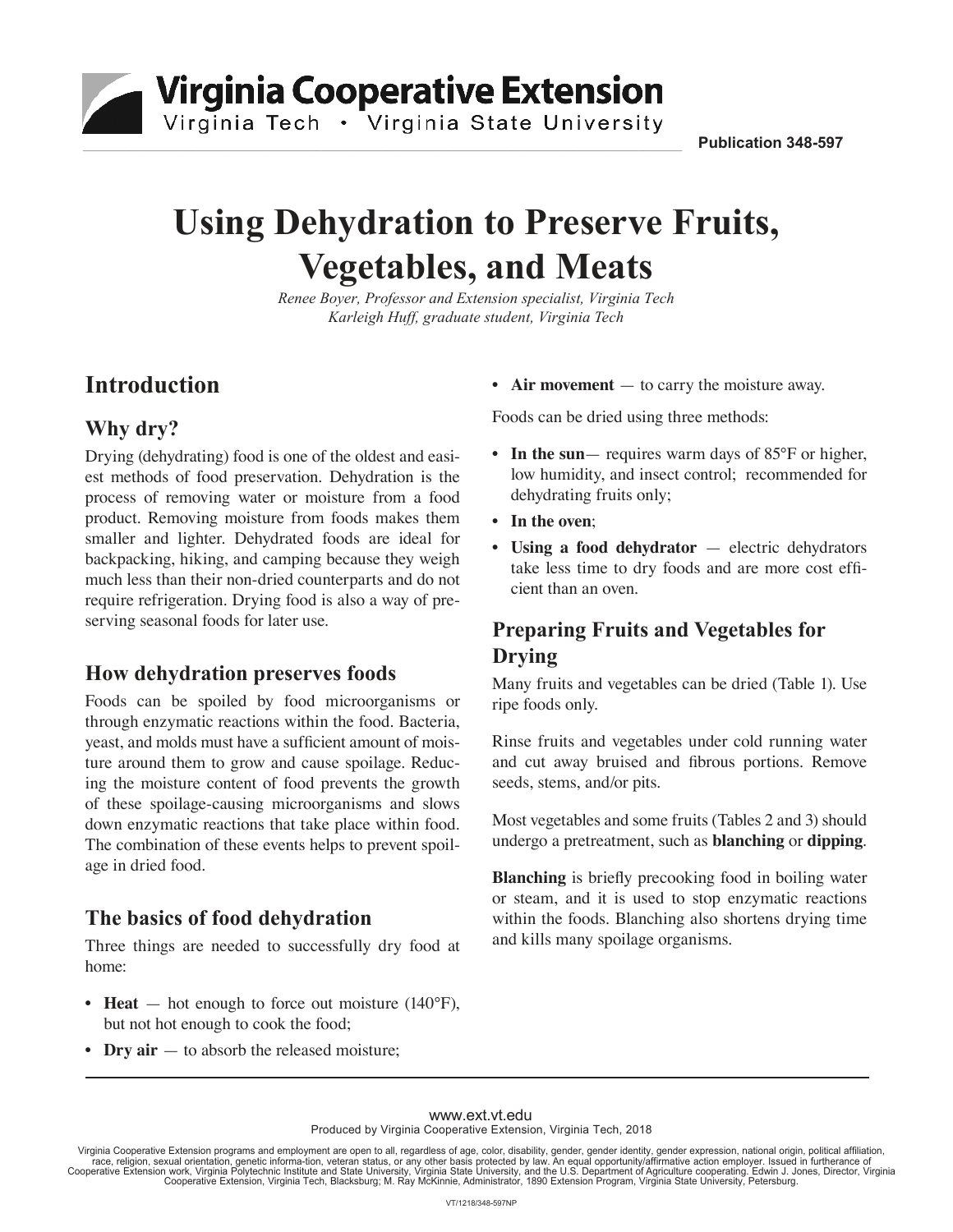Table 1. Fruits and Vegetables Suitable for Drying

| <b>Fruits</b>     | Vegetables                         |  |
|-------------------|------------------------------------|--|
| Apples            | Beets                              |  |
| Apricots          | Carrots                            |  |
| Bananas           | Sweet corn                         |  |
| Cherries          | Garlic                             |  |
| Coconuts          | Horseradish                        |  |
| Dates             | <b>Mushrooms</b>                   |  |
| Figs              | Okra                               |  |
| Grapes            | Onions                             |  |
| <b>Nectarines</b> | Parsnips                           |  |
| Peaches           | Parsley                            |  |
| Pears             | Peas                               |  |
| Pineapples        | Peppers (red, green, and<br>chili) |  |
| Plums             | Potatoes                           |  |
|                   | Pumpkin                            |  |

#### **Steps for steam blanching (fruit and vegetables):**

- Use a steamer or a deep pot with a tight-fitting lid that contains a wire basket or could fit a colander or sieve so steam can circulate around the vegetables.
- Add several inches of water to the steamer or pot and bring to a rolling boil.
- Loosely place fruits/vegetables into the basket, no more than 2 inches deep.
- Place basket into pot (fruits/vegetables should not make contact with water).
- Cover and steam until fruits/vegetables are heated for the recommended time (Table 2 and 3).
- Remove basket or colander and place in cold water to stop cooking.
- Drain and place fruits/vegetables on drying tray.

#### **Steps for water blanching (vegetables only):**

- Use a blancher or a deep pot with a tight-fitting lid.
- Fill the pot two-thirds full with water, cover, and bring to a rolling boil.
- Place vegetables into a wire basket and submerge them into the boiling water for the recommended time (Table 2).
- Remove vegetables and place in cold water to stop cooking.
- Drain and place vegetables on drying tray.

#### **Steps for syrup blanching (fruits only):**

- Combine 1 cup sugar, 1 cup light corn syrup, and 2 cups water in a pot.
- Add 1 pound of fruit.
- Simmer 10 minutes (Table 3).
- Remove from heat and keep fruit in syrup for 30 minutes.
- Remove fruit from syrup, rinse, drain, and continue with dehydration step.

**Dipping** is a pretreatment used to prevent fruits such as apples, bananas, peaches, and pears from turning brown. Ascorbic acid, fruit juices high in vitamin C (lemon, orange, pineapple, grape, etc.), or commercial products containing ascorbic or citric acid may be used for dipping. For example, dipping sliced fruit pieces in a mixture of ascorbic acid crystals and water (1 teaspoon ascorbic acid crystals per 1 cup of water), or dipping directly in fruit juice for 3 to 5 minutes will prevent browning. Fruits may also be blanched as a means of treatment.

|              | <b>Blanching</b>   | Drying time        |                    |  |
|--------------|--------------------|--------------------|--------------------|--|
| Vegetable    | Method             | Time<br>(mins)     | (hrs)*             |  |
| <b>Beets</b> | cook before drying |                    | $3\frac{1}{2}$ -5  |  |
| Carrots      | steam              | $3 - 3\frac{1}{2}$ | $3\frac{1}{2}$ -5  |  |
|              | water              | $3\frac{1}{2}$     |                    |  |
| Corn         | not necessary      |                    | $6 - 8$            |  |
| Garlic       | not necessary      |                    | $6 - 8$            |  |
| Horseradish  | not necessary      |                    | $4 - 10$           |  |
| Mushrooms    | not necessary      |                    | $8 - 10$           |  |
| Okra         | not necessary      |                    | $8 - 10$           |  |
| Onions       | not necessary      |                    | $3 - 6$            |  |
| Parsley      | not necessary      |                    | $1 - 2$            |  |
| Peas         | steam              | 3                  |                    |  |
|              | water              | 2                  | $8 - 10$           |  |
| Peppers      | not necessary      |                    | $2\frac{1}{2} - 5$ |  |
| Potatoes     | steam              | $6 - 8$            | $8 - 12$           |  |
|              | water              | $5 - 6$            |                    |  |
|              | steam              | $2\frac{1}{2} - 3$ | $10 - 16$          |  |
| Pumpkin      | water              | 1                  |                    |  |

#### Table 2. Blanching and Drying Times for Selected **Vegetables**

\* Dried vegetables should be brittle or crisp.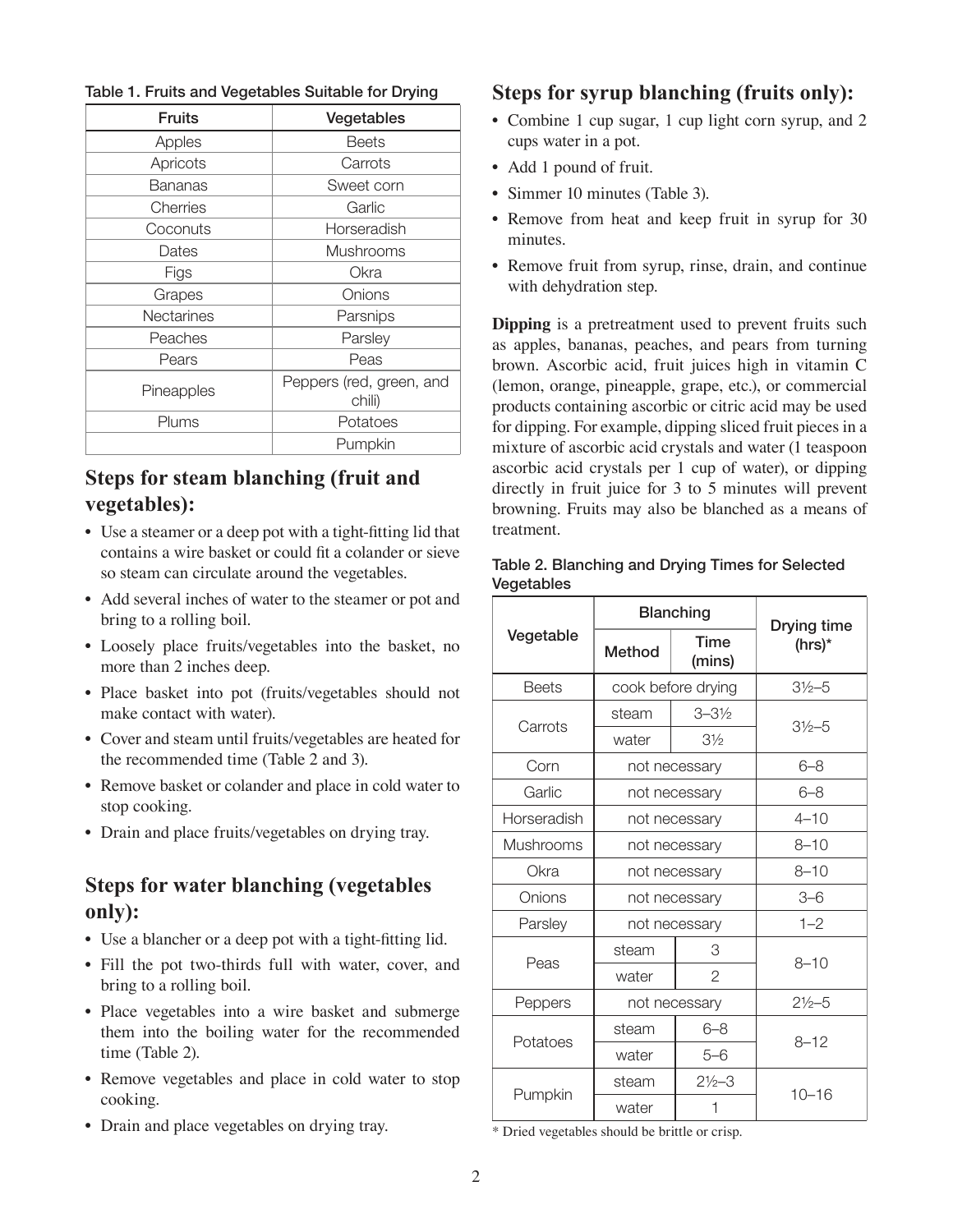|                     | Blanching*    |                | <b>Drying</b>   |  |
|---------------------|---------------|----------------|-----------------|--|
| Fruit               | Method        | Time<br>(mins) | time<br>(hrs)** |  |
|                     | steam         | $3 - 5$        |                 |  |
| Apple               | syrup         | 10             | $6 - 12$        |  |
|                     | steam         | $3 - 4$        | $24 - 36 +$     |  |
| Apricots            | syrup         | 10             |                 |  |
| <b>Bananas</b>      | steam         | $3 - 4$        | $8 - 10$        |  |
|                     | syrup         | 10             |                 |  |
| Cherries            | syrup         | 10             | $24 - 36$       |  |
| Figs                | not necessarv |                | $6 - 12$        |  |
| Grapes:<br>seedless | not necessary |                | $12 - 20$       |  |
| Nectarines          | steam         | 8              | $36 - 48$       |  |
|                     | syrup         | 10             |                 |  |
| Peaches             | steam         | 8              | $36 - 48$       |  |
|                     | syrup         | 10             |                 |  |
| Pears               | steam         | 6              | $24 - 36 +$     |  |
|                     | syrup         | 10             |                 |  |
| Pineapples          | not necessary |                | 24-36           |  |
| Plums               | not necessary |                | $24 - 36$       |  |

Table 3. Blanching and Drying Times for Selected Fruits

Fruits may be dipped in ascorbic acid or citric acid in place of blanching.

\*\* Test for dryness by cutting the fruit. There should be no moist areas in the center. Times are estimated for use of the dehydrator or oven methods.

+ Drying times for whole fruits. Cutting fruit into slices may shorten drying time.

# **Drying Fruits and Vegetables**

#### **Natural sun drying**

Sun drying is recommended for drying fruit only. Sun drying is not recommended in cloudy or humid weather. The temperature should reach 85°F by noon, and the humidity should be less than 60 percent. Outdoor dehydration can be difficult in Virginia and other southern states due to high humidity. **All food that is dried outdoors must be pasteurized.**

- Dry in the sun by placing slices of food on clean racks or screens and covering with cheesecloth, fine netting, or another screen. Food will dry faster if racks are placed on blocks and the rack is not sitting on the ground.
- If possible, place a small fan near the drying tray to promote air circulation.
- Drying times will vary (Tables 2 and 3).
- Turn food once a day. Dry until the food has lost most of its moisture (fruits will be chewy).
- Fruits should be covered or brought in at night to prevent moisture being added back into the food.

#### **Drying with a food dehydrator**

- Place food dehydrator in a dry, well-ventilated, indoor room.
- Arrange fruits or vegetables in a single layer on each tray so that no pieces are touching or overlapping.
- Dehydrate at 140°F. Check food often and turn pieces every few hours to dry more evenly.
- See Tables 2 and 3 for drying times.

## **Oven drying**

- Dry food in an oven that can be maintained at 140°F. Leave door 2 inches to 3 inches ajar. Place a fan in front of the oven to blow air across the open door.
- Spread the food in a single layer on racks or cookie sheets. Check food often and turn pieces every few hours to dry more evenly.
- Drying time will vary (Tables 2 and 3). Do not leave oven on when no one is in the house.
- Oven drying is not recommended in households where children are present.

When food is dehydrated, 80 percent of the moisture is removed from fruits and up to 90 percent of the moisture is removed from vegetables, making the dried weight of foods much less than the fresh weight (Table 4).

| <b>Fresh fruits</b><br>$(20$ lbs) | Dehydrated weight<br>(lbs)    |  |
|-----------------------------------|-------------------------------|--|
| Apples                            | 2                             |  |
| Peaches                           | $1\frac{1}{2} - 2\frac{1}{2}$ |  |
| Pears                             | $2\frac{1}{4}$                |  |
| Prunes/plums                      | $2\frac{1}{4}$                |  |
| Fresh vegetables<br>$(20$ lbs)    | Dehydrated weight<br>(lbs)    |  |
| Snap beans                        | $1\frac{3}{4}$                |  |
| <b>Beets</b>                      | $\mathcal{P}$                 |  |
| Carrots                           | $1\frac{3}{4}$                |  |
| Onions                            | $2\frac{1}{2}$                |  |
| Squash (summer)                   | $1\frac{1}{2} - 2$            |  |
| Tomatoes                          | $\frac{3}{4}$                 |  |

#### Table 4. Pounds of Dehydrated Food from Fresh Fruits and Vegetables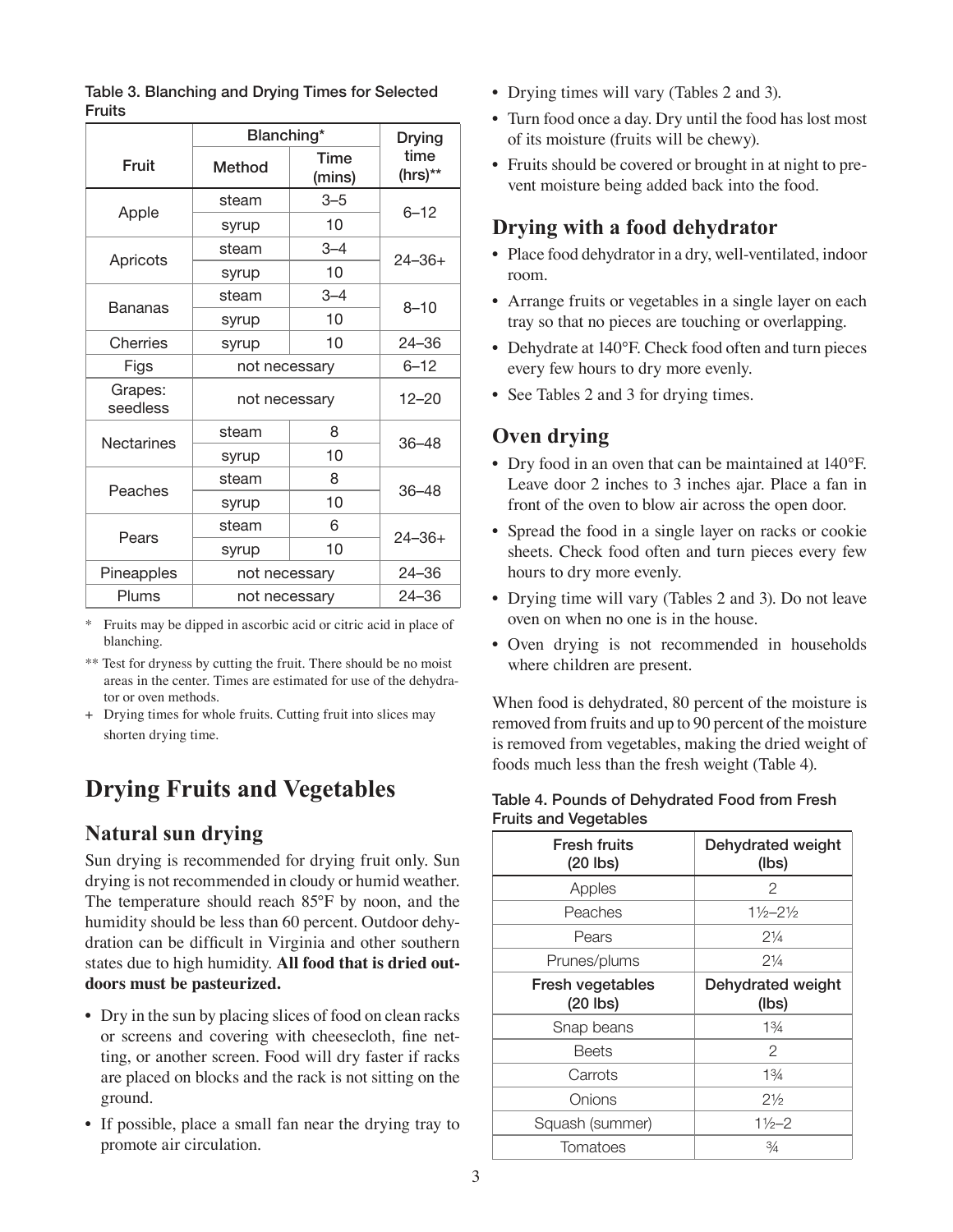#### **Pasteurizing Sun-Dried Fruits**

All sun-dried fruits must be pasteurized to destroy any insects and their eggs. This can be done with heat or cold. To pasteurize with heat, place dried food evenly in shallow trays no more than 1 inch in depth. Fruits should be heated at 160°F for 30 minutes. To pasteurize with cold, fruits can be placed in the freezer at 0°F for 48 hours.

#### **Conditioning Dried Fruits**

Dried fruits must be conditioned prior to storage. Conditioning is the process of evenly distributing moisture present in the dried fruit to prevent mold growth. Condition dried fruit by placing it in a plastic or glass container, sealing, and storing for 7 days to 10 days. Shake containers daily to distribute moisture. If condensation occurs, place fruit in the oven or dehydrator for more drying and repeat the conditioning process.

#### **Storing Dried Fruits and Vegetables**

Cool-dried food should be placed in a closed container that has been washed and dried before storing. Homecanning jars are good containers for storing dried foods. Store in a cool, dry, and dark place.

Dried foods can maintain quality for up to a year depending on the storage temperature. The cooler the storage temperature, the longer dehydrated foods will last.

## **Reconstituting Dried Fruits and Vegetables**

Dried fruits and vegetables may be reconstituted (restoring moisture) by soaking the food in water. Time for reconstituting will depend on the size and shape of the food and the food itself. Most dried fruits can be reconstituted within 8 hours, whereas most dried vegetables take only 2 hours.

To prevent growth of microorganisms, dried fruits and vegetables should be reconstituted in the refrigerator. One cup of dried fruit will yield approximately 1½ cups of reconstituted fruit. One cup of dried vegetable will yield approximately 2 cups of reconstituted vegetable. Reconstituted fruits and vegetables should be cooked in the water in which they were soaking.

## **Making Safe Jerky**

Jerky can be made from almost any lean meat, including pork, venison, and smoked turkey. Jerky made from meat is of particular concern because dehydrators rarely reach temperatures beyond 140°F. This temperature is not high enough to kill harmful microorganisms that may be present on meat. Before dehydration, precook meat to 160°F, and precook poultry to 165°F. For best results, precook meat by roasting in marinade.

#### **Meat preparation**

To prepare meat for jerky, make sure that safe meat handling procedures are followed.

- **Clean**: Wash hands with soap and running water for at least 20 seconds before and after handling raw meat. Use clean utensils.
- **Chill**: Store meat or poultry refrigerated at 40°F or below prior to use. It is important to thaw frozen meat in the refrigerator. Never thaw meat on counter tops.

Slice partially frozen meat into strips no thicker than  $\frac{1}{4}$ inch. Trim and discard any fat. Meat can be marinated for flavor and tenderness. Many marinade recipes can be used, including this recipe taken from Andress and Harrison, 2006.

#### **Simple Meat Marinade Recipe**

 $1\frac{1}{2}$  – 2 lbs lean meat ¼ cup soy sauce 1 tbsp Worcestershire sauce ¼ tsp black pepper ¼ tsp garlic powder 1 tsp hickory-smoke flavored salt

Combine all ingredients. Place strips of meat in a shallow pan and cover with marinade. Cover and refrigerate 1 hour to 2 hours or overnight. **Heating meat to reduce chances of food-borne illness should be done at the end of marinating.** Bringing strips and marinade to a boil for about 5 minutes will accomplish this. Drain.

#### **Drying meats**

Drain strips on a clean, absorbent towel. Place strips in a single layer, making sure they don't touch or overlapp. Dehydrate at 140°F until a test piece will crack, but not snap, when bent. Remove dried strips from rack and cool.